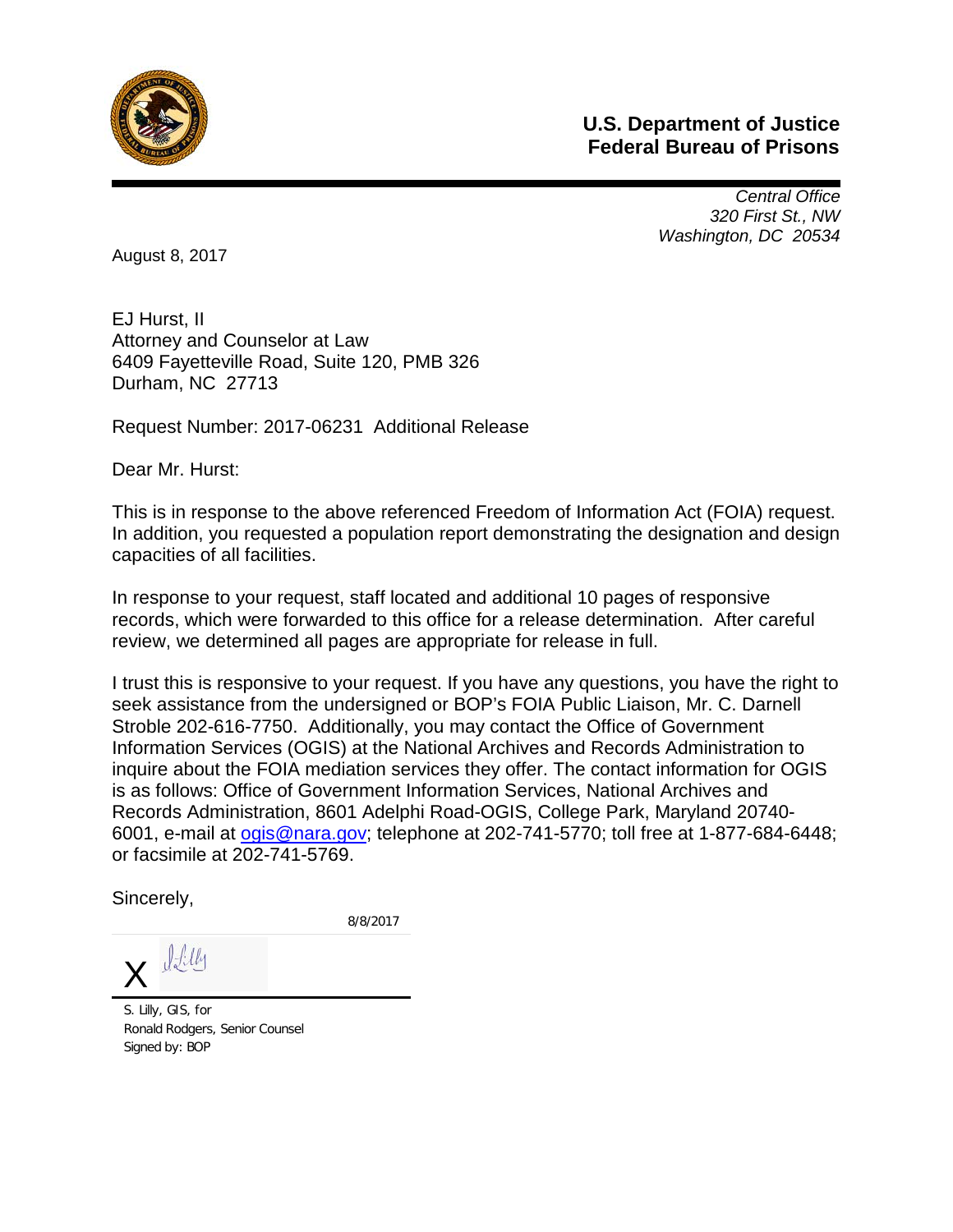| BECDT         | $\star$ |                                                               |                                     | POPULATION REPORT |  | $\star$       | $08 - 08 - 2017$ |          |  |
|---------------|---------|---------------------------------------------------------------|-------------------------------------|-------------------|--|---------------|------------------|----------|--|
| PAGE 001      | $\star$ |                                                               |                                     |                   |  |               | $\star$          | 06:34:57 |  |
| FUNCTION: PRT |         |                                                               | $\tt \tt LEVEL\tt\t : ALL$          |                   |  | SEOUENCE: AD  |                  |          |  |
| ZEROS(?): NY  |         |                                                               | ORGANIZATION: AGEN EO BOP DETAIL: D |                   |  |               |                  |          |  |
| OPTION:       |         |                                                               | $TOF \ldots \ldots \ldots T$        |                   |  | $FMB$ $AP$    |                  |          |  |
|               |         |                                                               | $\texttt{CLASSIF} \dots \dots =$    |                   |  | NEW PAGES.:   |                  |          |  |
|               |         |                                                               | FUNC AREA: $-$                      |                   |  | GROUPING:     |                  |          |  |
|               |         |                                                               | $SEX$ =                             |                   |  | CODES ONLY: N |                  |          |  |
|               |         |                                                               |                                     |                   |  |               |                  |          |  |
| 1: CPOP       |         | 2: RCAP 3: RCP 4: DCAP 5: DCP 6: PIPI 7: PIPO 8: PPOP 9: PRPP |                                     |                   |  |               |                  |          |  |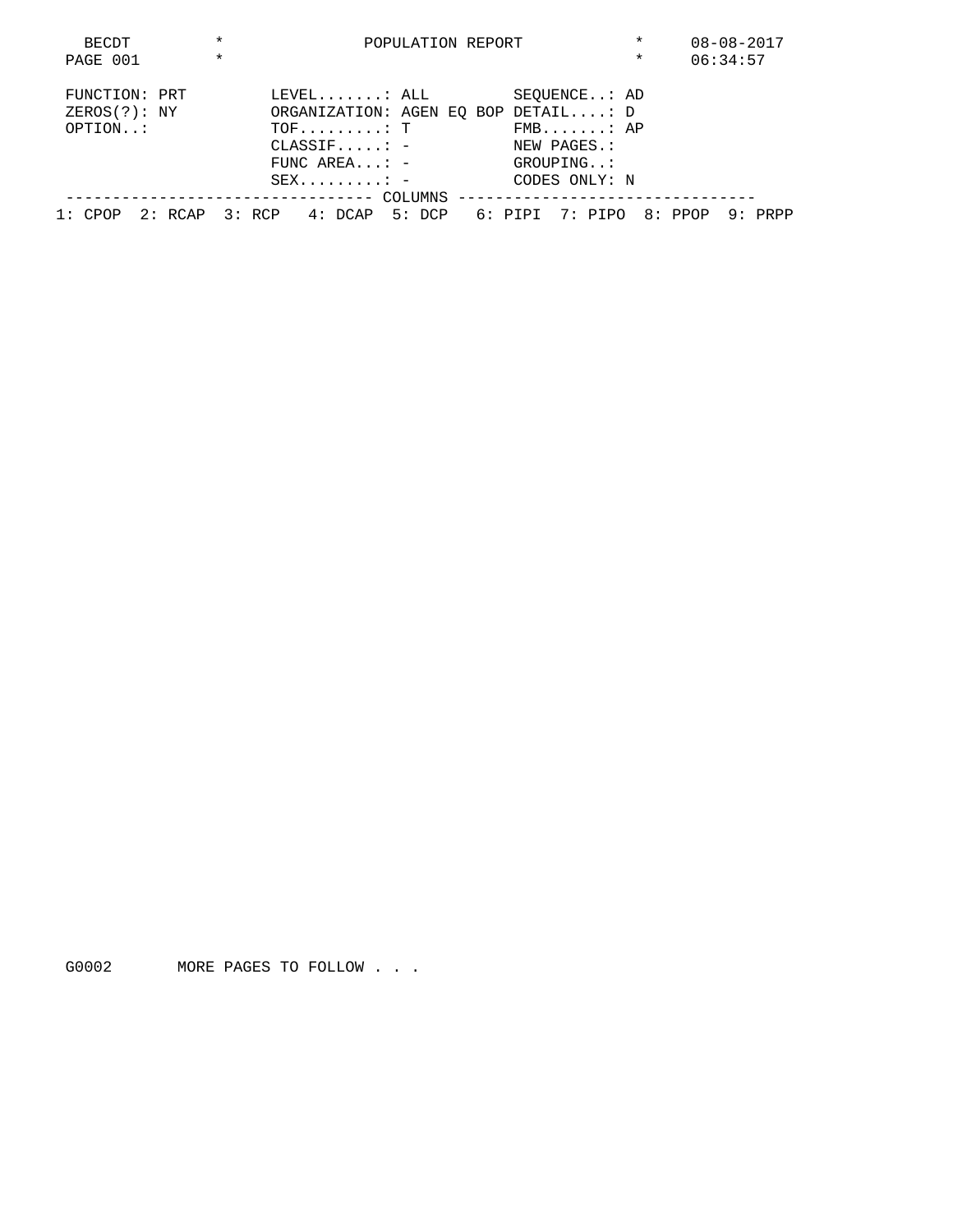| $^\star$<br><b>BECDT</b><br>$\star$<br>PAGE 002 |                |      | POPULATION REPORT |      |                              | $^\star$<br>$08 - 08 - 2017$<br>$^\star$<br>06:34:57 |                |                |                |
|-------------------------------------------------|----------------|------|-------------------|------|------------------------------|------------------------------------------------------|----------------|----------------|----------------|
|                                                 |                |      |                   |      | CURR RATED RATED DESIG DESIG | PIPI                                                 | PIPO           | PROJ           | PROJ           |
|                                                 | POP            | CAP  | <b>CAP%</b>       | CAP  | $CAP$ %                      | IN                                                   | OUT            | POP            | POP%           |
| ADAMS CTY CORR CTR CI                           | 2279           | 2340 | $-3$              | 2340 | $-3$                         | 131                                                  | 144            | 2266           | $-3$           |
| ALDERSON FPC (F)                                | 745            | 744  | $\mathbf 0$       | 744  | $\mathbf 0$                  | 65                                                   | 31             | 779            | 5              |
| ALDERSON FPC-RDAP (F)                           | 228            | 248  | $-8$              | 288  | $-21$                        | 7                                                    | 12             | 223            | $-10$          |
| ALICEVILLE FCI                                  | 1232           | 1536 | $-20$             | 1584 | $-22$                        | 119                                                  | 49             | 1302           | $-15$          |
| ALICEVILLE FCI SCP                              | 253            | 256  | $-1$              | 330  | $-23$                        | 14                                                   | 19             | 248            | $-3$           |
| ALLENWOOD LOW FCI                               | 1147           | 868  | 32                | 868  | 32                           | 45                                                   | 56             | 1136           | 31             |
| ALLENWOOD LOW FCI-RDAP                          | 107            | 124  | $-14$             | 120  | $-11$                        | $\overline{3}$                                       | 4              | 106            | $-15$          |
| ALLENWOOD MED FCI                               | 1090           | 771  | 41                | 1047 | 4                            | 52                                                   | 53             | 1089           | 41             |
| ALLENWOOD MED FCI (SP)                          | 55             | 54   | $\overline{c}$    | 54   | $\sqrt{2}$                   | 0                                                    | $\overline{a}$ | 53             | $-2$           |
| ALLENWOOD MED FCI-RDAP                          | 126            | 91   | 38                | 120  | 5                            | 3                                                    | 7              | 122            | 34             |
| ALLENWOOD USP                                   | 694            | 400  | 74                | 625  | 11                           | 47                                                   | 23             | 718            | 80             |
| ALLENWOOD USP-CHALLENGE                         | 92             | 80   | 15                | 128  | $-28$                        | 2                                                    | $\mathbf{0}$   | 94             | 18             |
| ALLENWOOD USP-MENT HLTH                         | 31             | 38   | $-18$             | 59   | $-47$                        | 0                                                    | 0              | 31             | $-18$          |
| ALLENWOOD USP-SMU                               | $\overline{0}$ | 80   | 0                 | 125  | $\mathbf 0$                  | $\mathsf 0$                                          | $\mathbf{0}$   | $\mathbf 0$    | $\overline{0}$ |
| ASHLAND FCI                                     | 1034           | 747  | 38                | 1062 | $-3$                         | 88                                                   | 56             | 1066           | 43             |
| ASHLAND FCI SCP                                 | 234            | 296  | $-21$             | 296  | $-21$                        | 30                                                   | 17             | 247            | $-17$          |
| ATLANTA USP                                     | 1308           | 1040 | 26                | 1386 | $-6$                         | 42                                                   | 64             | 1286           | 24             |
| ATLANTA USP DET CTR                             | 421            | 370  | 14                | 578  | $-27$                        | $\mathbf{1}$                                         | 365            | 57             | $-85$          |
| ATLANTA USP SCP                                 | 357            | 488  | $-27$             | 488  | $-27$                        | 36                                                   | 24             | 369            | $-24$          |
| ATLANTA USP-MENT HLTH                           | 23             | 30   | $-23$             | 30   | $-23$                        | 3                                                    | $\mathbf{1}$   | 25             | $-17$          |
| ATWATER USP                                     | 854            | 720  | 19                | 1125 | $-24$                        | 85                                                   | 32             | 907            | 26             |
| ATWATER USP SCP                                 | 125            | 128  | $-2$              | 128  | $-2$                         | 5                                                    | 11             | 119            | $-7$           |
| ATWATER USP-CHALLENGE                           | 132            | 80   | 65                | 128  | $\mathbf{3}$                 | $\overline{a}$                                       | $\mathsf{O}$   | 134            | 68             |
| ATWATER USP-RHU                                 | 67             | 80   | $-16$             | 80   | $-16$                        | 8                                                    | $\mathbf{1}$   | 74             | $-7$           |
| BASTROP FCI                                     | 1136           | 818  | 39                | 830  | 37                           | 46                                                   | 57             | 1125           | 38             |
| BASTROP FCI SCP                                 | 197            | 122  | 61                | 156  | 26                           | 21                                                   | 14             | 204            | 67             |
| BASTROP FCI-RDAP                                | 155            | 115  | 35                | 177  | $-12$                        | 0                                                    | 16             | 139            | 21             |
| BEAUMONT FCI-LOW                                | 1563           | 1280 | 22                | 1290 | 21                           | 64                                                   | 95             | 1532           | 20             |
| BEAUMONT FCI-LOW RDAP                           | 279            | 256  | 9                 | 146  | 91                           | $\mathbf 1$                                          | 12             | 268            | 5              |
| BEAUMONT FCI-MED                                | 1410           | 1056 | 34                | 1408 | $\mathbf 0$                  | 84                                                   | 70             | 1424           | 35             |
| BEAUMONT FCI-MED RDAP                           | 99             | 85   | 16                | 112  | $-12$                        | 4                                                    | 2              | 101            | 19             |
| BEAUMONT USP                                    | 1341           | 800  | 68                | 1250 | 7                            | 93                                                   | 36             | 1398           | 75             |
| BEAUMONT USP SCP                                | 465            | 384  | 21                | 384  | 21                           | 33                                                   | 12             | 486            | 27             |
| BEAUMONT USP SCP-RDAP                           | 143            | 128  | 12                | 144  | $-1$                         | 3                                                    | $\overline{a}$ | 144            | 13             |
| BEAUMONT USP-CHALLENGE                          | 72             | 80   | $-10$             | 128  | $-44$                        | $\mathbf 0$                                          | $\overline{2}$ | 70             | $-12$          |
| BEAUMONT USP-RDAP                               | 91             | 77   | 18                | 116  | $-22$                        | 4                                                    | 3 <sup>7</sup> | 92             | 19             |
| BECKLEY FCI                                     | 1206           | 935  | 29                | 1246 | -3                           | 48                                                   | 80             | 1174           | 26             |
| BECKLEY FCI SCP                                 | 222            | 188  | 18                | 288  | $-23$                        | 7                                                    | 17             | 212            | 13             |
| BECKLEY FCI-BRAVE                               | 145            | 96   | 51                | 133  | 9                            | 13                                                   | 1              | 157            | 64             |
| BECKLEY FCI-RDAP                                | 123            | 96   | 28                | 133  | $-8$                         | $\overline{\mathbf{3}}$                              | $\mathbf{1}$   | 125            | 30             |
| BECKLEY SCP-RDAP                                | $\mathsf{O}$   | 196  | $\mathbf 0$       | 104  | $\mathbf 0$                  | $\mathbf 0$                                          | $\mathsf 0$    | $\overline{0}$ | $\overline{0}$ |
| BENNETTSVILLE FCI                               | 1233           | 1152 | 7                 | 1536 | $-20$                        | 63                                                   | 36             | 1260           | 9              |
| BENNETTSVILLE FCI SCP                           | 157            | 128  | 23                | 165  | $-5$                         | 7                                                    | 4              | 160            | 25             |
| BERLIN FCI                                      | 807            | 1056 | $-24$             | 1056 | $-24$                        | 73                                                   | 33             | 847            | $-20$          |
| BERLIN FCI SCP                                  | 70             | 128  | $-45$             | 128  | $-45$                        | 1                                                    | 4              | 67             | $-48$          |
| BERLIN FCI-RDAP                                 | 61             | 93   | $-34$             | 140  | $-56$                        | 8                                                    | $\mathbf{1}$   | 68             | $-27$          |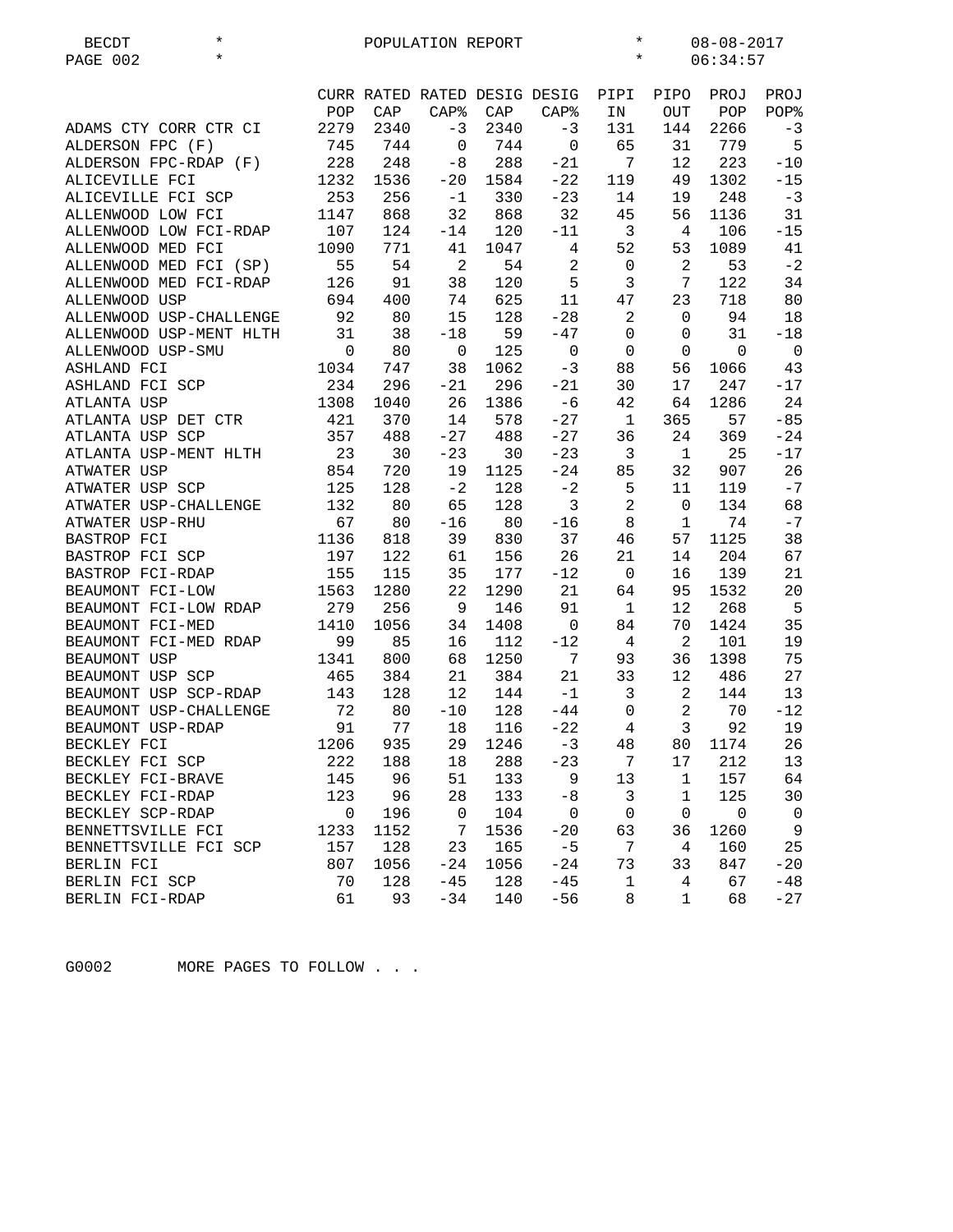| $\star$<br><b>BECDT</b>                             | $\star$<br>$08 - 08 - 2017$<br>POPULATION REPORT |             |                    |             |                              |                              |                      |             |                |
|-----------------------------------------------------|--------------------------------------------------|-------------|--------------------|-------------|------------------------------|------------------------------|----------------------|-------------|----------------|
| $\star$<br>PAGE 003                                 |                                                  |             |                    |             |                              | $\star$                      |                      | 06:34:57    |                |
|                                                     |                                                  |             |                    |             | CURR RATED RATED DESIG DESIG | PIPI                         | PIPO                 | PROJ        | PROJ           |
|                                                     | POP                                              | CAP         | CAP <sub>8</sub>   | CAP         | CAP <sup>8</sup>             | IN                           | OUT                  | POP         | POP%           |
| BIG SANDY USP                                       | 1103                                             | 800         | 38                 | 1250        | $-12$                        | 158                          | 57                   | 1204        | 51             |
| BIG SANDY USP SCP                                   | 76                                               | 128         | $-41$              | 128         | $-41$                        | 3                            | 5                    | 74          | $-42$          |
| BIG SANDY USP-CHALLENGE                             | $\overline{\phantom{a}}$                         | 74          | $-97$              | 118         | $-98$                        | $\mathbf 0$                  | 2                    | $\mathbf 0$ | $\mathbf 0$    |
| BIG SANDY USP-RDAP                                  | 79                                               | 75          | 5                  | 120         | $-34$                        | $7\overline{ }$              | 5                    | 81          | 8              |
| BIG SPRING CI                                       | 3465                                             | 3509        |                    | $-1$ 3509   | $-1$                         | 283                          | 272                  | 3476        | $-1$           |
| BIG SPRING FCI                                      | 1148                                             | 883         | 30                 | 1518        | $-24$                        | 35                           | 69                   | 1114        | 26             |
| BIG SPRING FCI SCP                                  | 196                                              | 144         | 36                 | 184         | 7                            | 19                           | 4                    | 211         | 47             |
| BROOKLYN MDC CAD-MALE                               | 130                                              | 390         | $-67$              | 502         | $-74$                        | 17                           | 21                   | 126         | $-68$          |
| BROOKLYN MDC-FEMALE                                 | 47                                               | 108         | $-56$              | 191         | $-75$                        | $\mathbf 0$                  | $\overline{2}$       | 45          | $-58$          |
| BROOKLYN MDC-MALE                                   | 1554                                             | 1363        | 14                 | 2179        | $-29$                        | 1                            | 221                  | 1334        | $-2$           |
|                                                     | 729                                              | 540         | 35                 | 540         | 35                           | 40                           | 40                   | 729         | 35             |
| BRYAN FPC (F)<br>BRYAN FPC-RDAP (F)                 | 205                                              |             | 14                 | 232         | $-12$                        | $\mathbf{1}$                 | 18                   | 188         | $\overline{4}$ |
|                                                     | 1310                                             | 180<br>1056 |                    | 1408        | $-7$                         | 49                           | 65                   | 1294        | 23             |
| BUTNER FCI II-GEN POP                               | 117                                              |             | 24                 |             |                              |                              | 6                    |             |                |
| BUTNER FCI II-RDAP                                  |                                                  | 95          | 23                 | 140         | $-16$                        | 1                            |                      | 112         | 18<br>22       |
| BUTNER FCI SCP (M)<br>BUTNER FCI-GEN POP            | 326<br>453                                       | 296<br>289  | 10<br>57           | 296<br>424  | 10<br>$\overline{7}$         | 47<br>22                     | 12                   | 361<br>465  | 61             |
|                                                     |                                                  |             |                    |             |                              |                              | $10\,$               |             |                |
| BUTNER FCI-LOW                                      | 1325<br>49                                       | 992         | 34                 | 992         | 34                           | 70                           | 71                   | 1324        | 33             |
| BUTNER FCI-MEN HLTH                                 |                                                  | 58<br>76    | $-16$<br>51        | 113<br>109  | $-57$<br>6                   | $\mathbf{1}$<br>$\mathbf{3}$ | $\mathbf{0}$         | 50<br>118   | $-14$<br>55    |
| BUTNER FCI-RDAP                                     | 115                                              |             |                    |             |                              |                              | $\mathbf{0}$         |             | $-1$           |
| BUTNER FCI-SEX OFF PGM<br>BUTNER FMC CAD-MALE       | 68<br>252                                        | 69<br>248   | $-1$<br>2          | 109<br>248  | $-38$<br>$\overline{a}$      | $\mathbf 0$<br>11            | $\overline{0}$<br>16 | 68<br>247   | $\overline{0}$ |
|                                                     |                                                  |             | 5                  | 404         | 5                            | 50                           | 34                   |             | $\overline{9}$ |
| BUTNER FMC-MED/SURG                                 | 425                                              | 404         |                    |             |                              |                              | $7\overline{ }$      | 441         |                |
| BUTNER FMC-MENT HLTH                                | 253                                              | 216         | 17                 | 216         | 17                           | 16                           |                      | 262         | 21             |
| CANAAN USP                                          | 958                                              | 640         | 50                 | 1000        | $-4$                         | 31                           | 58                   | 931         | 45             |
| CANAAN USP SCP                                      | 122<br>125                                       | 128         | $-5$               | 128         | $-5$<br>$-2$                 | 10                           | $10 \,$              | 122<br>122  | $-5$           |
| CANAAN USP-CHALLENGE                                |                                                  | 80          | 56                 | 128         |                              | $\mathbf 0$                  | 3                    | 2           | 53             |
| CANAAN USP-HOLDOVER                                 | 49                                               | 160         | $-69$              | 250         | $-80$                        | $\mathbf 0$<br>7             | 47                   |             | $-99$          |
| CANAAN USP-RDAP                                     | 101                                              | 80          | 26                 | 128         | $-21$                        |                              | $\overline{3}$       | 105         | 31             |
| CARSWELL FMC SCP (F)                                | 271                                              | 314         | $-14$              | 384         | $-29$                        | 29                           | 19                   | 281         | $-11$          |
| CARSWELL FMC-ADMIN (F)<br>CARSWELL FMC-CRON CARE(F) | 9<br>92                                          | 24          | $-62$<br>$-51$     | 24          | $-62$<br>$-51$               | $\overline{0}$<br>30         | $\mathsf{O}$<br>5    | 9<br>117    | $-62$<br>$-37$ |
|                                                     |                                                  | 186         |                    | 186         |                              |                              |                      | 3           |                |
| CARSWELL FMC-LCP (F)<br>CARSWELL FMC-LOW (F)        | $\overline{0}$<br>932                            | 36<br>386   | $\mathbf 0$<br>141 | 36<br>395   | $\mathbf 0$<br>136           | $\overline{3}$<br>40         | $\mathsf{O}$<br>32   | 940         | $-92$<br>144   |
| CARSWELL FMC-MED SURG (F)                           | 55                                               | 91          | $-40$              | 91          | $-40$                        | $\overline{4}$               | 5                    | 54          | $-41$          |
| CARSWELL FMC-MENT HLTH(F)                           | 61                                               | 106         | $-42$              | 106         | $-42$                        | 6                            | $\overline{a}$       | 65          | $-39$          |
| CARSWELL FMC-RDAP (F)                               | 57                                               | 97          | $-41$              | 127         | $-55$                        | $\overline{2}$               | 5                    | 54          | $-44$          |
|                                                     | 112                                              | 88          | 27                 | 88          | 27                           | 6                            | 16                   | 102         | 16             |
| CHICAGO MCC CADRE<br>CHICAGO MCC-FEMALE             | 12                                               | 19          | $-37$              | 35          | $-66$                        | $\overline{a}$               | $\mathbf 1$          | 13          | $-32$          |
| CHICAGO MCC-MALE                                    | 517                                              | 286         | 81                 | 535         | $-3$                         | $\sqrt{6}$                   | 45                   | 478         | 67             |
| COLEMAN FCI LOW-RDAP                                | 146                                              | 128         | 14                 | 164         | $-11$                        | 3                            | 6                    | 143         | $1\,2$         |
| COLEMAN FCI MEDIUM                                  |                                                  | 1056        | 34                 |             |                              |                              |                      | 1408        | 33             |
| COLEMAN FCI SCP(F)                                  | 1418                                             | 512         | $-24$              | 1408<br>512 | $\mathbf 1$                  | 46                           | 56                   |             | $-21$          |
| COLEMAN FCI-LOW                                     | 391<br>1754                                      | 1408        | 25                 | 1408        | $-24$<br>25                  | 36<br>72                     | 25<br>79             | 402<br>1747 | 24             |
| COLEMAN FCI-SKILLS                                  | 97                                               | 96          | $\mathbf{1}$       | 128         | $-24$                        | $\mathbf{1}$                 | $\mathbf 1$          | 97          | $\mathbf{1}$   |
| COLEMAN I USP                                       | 1085                                             | 800         | 36                 | 1250        | $-13$                        | 87                           | 36                   | 1136        | 42             |
| COLEMAN I USP-CHALLENGE                             | 90                                               | 80          | 13                 | 122         | $-26$                        | $\mathsf 0$                  | $\overline{4}$       | 86          | 8              |
|                                                     |                                                  |             |                    |             |                              |                              |                      |             |                |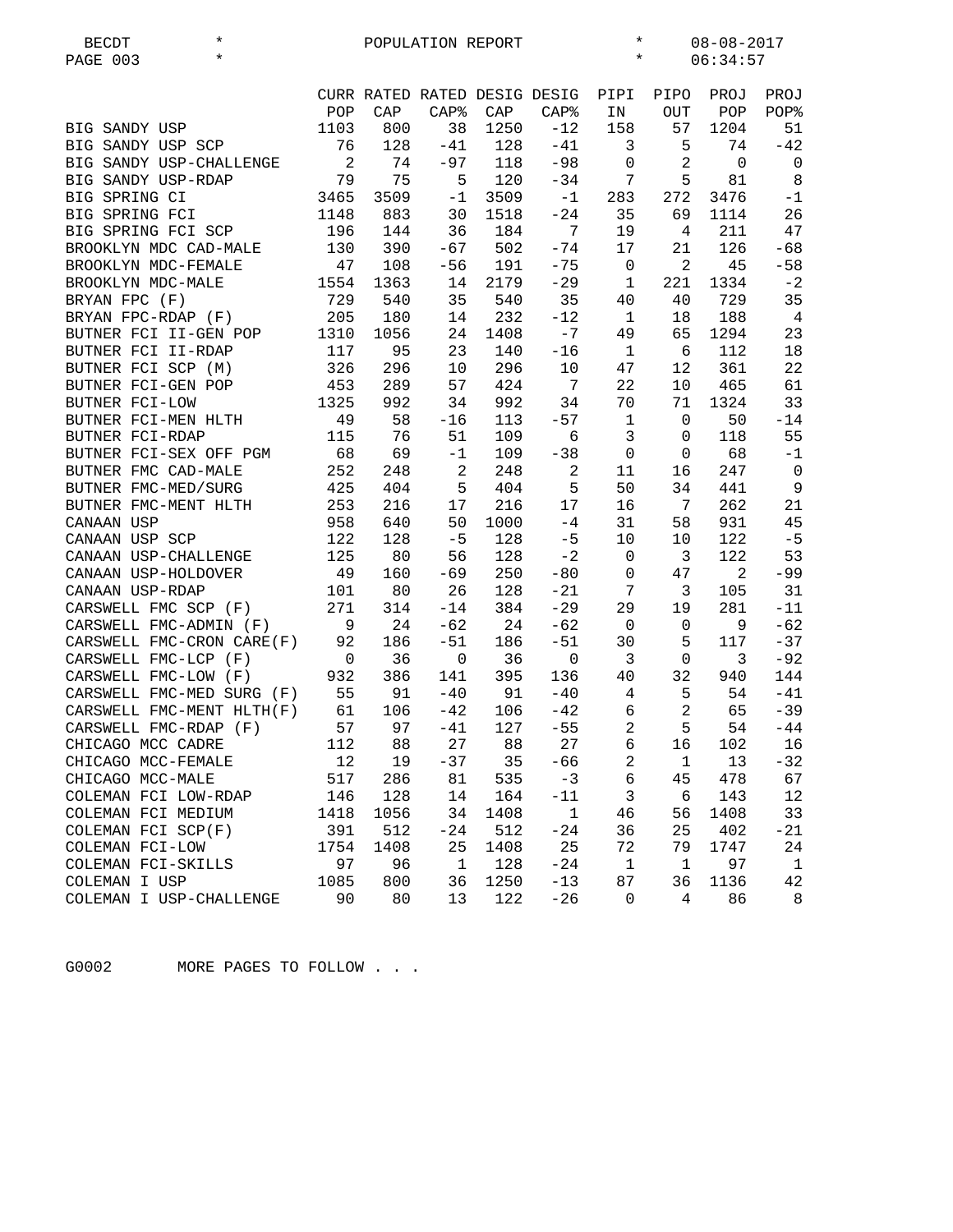| <b>BECDT</b>              | $^\star$ |             |      | POPULATION REPORT |      |                              | $\ast$<br>$08 - 08 - 2017$ |                 |             |                              |
|---------------------------|----------|-------------|------|-------------------|------|------------------------------|----------------------------|-----------------|-------------|------------------------------|
| PAGE 004                  | $\star$  |             |      |                   |      |                              | $\star$                    |                 | 06:34:57    |                              |
|                           |          |             |      |                   |      |                              |                            |                 |             |                              |
|                           |          |             |      |                   |      | CURR RATED RATED DESIG DESIG | PIPI                       | PIPO            | PROJ        | PROJ                         |
|                           |          | POP         | CAP  | CAP <sup>8</sup>  | CAP  | $CAP$ %                      | IN                         | <b>OUT</b>      | POP         | POP%                         |
| COLEMAN I USP-RHU         |          | 86          | 80   | 8                 | 80   | 8                            | 5                          | $\overline{4}$  | 87          | 9                            |
| COLEMAN II USP            |          | 1171        | 800  | 46                | 1250 | $-6$                         | 35                         | 35              | 1171        | 46                           |
| COLEMAN II USP-CHALLENGE  |          | 70          | 78   | $-10$             | 122  | $-43$                        | $\overline{0}$             | 1               | 69          | $-12$                        |
| COLEMAN II USP-RDAP       |          | 108         | 78   | 38                | 122  | $-11$                        | $\overline{3}$             | 0               | 111         | 42                           |
|                           |          |             |      |                   |      | $\mathbf{1}$                 |                            |                 |             | 34                           |
| CUMBERLAND FCI            |          | 903         | 672  | 34                | 896  |                              | 41                         | 41              | 903         |                              |
| CUMBERLAND FCI SCP        |          | 106         | 128  | $-17$             | 160  | $-34$                        | 0                          | 6               | 100         | $-22$                        |
| CUMBERLAND FCI SCP-RDAP   |          | 127         | 128  | $-1$              | 160  | $-21$                        | $\mathbf{1}$               | 14              | 114         | $-11$                        |
| CUMBERLAND FCI-RDAP       |          | 120         | 96   | 25                | 150  | $-20$                        | 2                          | 4               | 118         | 23                           |
| D. RAY JAMES CORR FACL CI |          | 1871        | 1900 | $-2$              | 1900 | $-2$                         | 86                         | 66              | 1891        | $\overline{0}$               |
| DALBY CI                  |          | 1907        | 1921 | $-1$              | 1921 | $-1$                         | 146                        | 192             | 1861        | $-3$                         |
| DANBURY FCI (M)           |          | 735         | 412  | 78                | 685  | 7                            | 29                         | 44              | 720         | 75                           |
| DANBURY FCI FSL (F)       |          | 70          | 192  | $-64$             | 329  | $-79$                        | 1                          | 4               | 67          | $-65$                        |
| DANBURY FCI SCP (F)       |          | 175         | 146  | 20                | 188  | $-7$                         | 29                         | 13              | 191         | 31                           |
| DANBURY FCI-RDAP (M)      |          | 62          | 96   | $-35$             | 100  | $-38$                        | 5                          | $7\phantom{.0}$ | 60          | $-37$                        |
| DANBURY FCI-SKILLS (M)    |          | 55          | 46   | 20                | 83   | $-34$                        | $\mathbf{1}$               | 4               | 52          | 13                           |
| DEVENS FMC SCP            |          | 127         | 122  | 4                 | 124  | $\overline{2}$               | 9                          | 6               | 130         | $7\phantom{.0}\phantom{.0}7$ |
| DEVENS FMC-CHRONIC CARE   |          | 251         | 364  | $-31$             | 601  | $-58$                        | 10                         | 10              | 251         | $-31$                        |
| DEVENS FMC-LOW (M)        |          | 488         | 448  | 9                 | 960  | $-49$                        | 27                         | 15              | 500         | 12                           |
| DEVENS FMC-MENT HLTH      |          | 146         | 142  | 3                 | 220  | $-34$                        | 13                         | $\mathbf{3}$    | 156         | 10                           |
| DEVENS FMC-SEX OFF PGM    |          | 95          | 112  | $-15$             | 160  | $-41$                        | $\overline{3}$             | 3               | 95          | $-15$                        |
| DUBLIN FCI (F)            |          | 878         | 590  | 49                | 590  | 49                           | 53                         | 75              | 856         | 45                           |
| DUBLIN FCI SCP (F)        |          | 203         | 194  | 5                 | 194  | 5                            | 26                         | 10              | 219         | 13                           |
| DUBLIN FCI-RDAP (F)       |          | 162         | 112  | 45                | 170  | $-5$                         | $\mathbf{1}$               | 4               | 159         | 42                           |
|                           |          |             |      |                   |      |                              |                            |                 |             |                              |
| DULUTH FPC                |          | 403         | 753  | $-46$             | 969  | $-58$                        | 133                        | 15              | 521         | $-31$                        |
| DULUTH FPC-RDAP           |          | 109         | 148  | $-26$             | 152  | $-28$                        | 18                         | $\overline{a}$  | 125         | $-16$                        |
| EDEN DC                   |          | $\mathbf 0$ | 1438 | $\mathbf 0$       | 1438 | $\mathbf 0$                  | $\mathbf 0$                | $\mathbf 0$     | $\mathbf 0$ | $\overline{0}$               |
| EDGEFIELD FCI             |          | 1288        | 1152 | 12                | 1536 | $-16$                        | 97                         | 52              | 1333        | 16                           |
| EDGEFIELD FCI SCP         |          | 387         | 384  | $\mathbf{1}$      | 384  | $\mathbf{1}$                 | 46                         | 20              | 413         | 8                            |
| EDGEFIELD FCI SCP-RDAP    |          | 122         | 128  | $-5$              | 146  | $-16$                        | - 6                        | 5               | 123         | $-4$                         |
| EL RENO FCI               |          | 802         | 540  | 49                | 685  | 17                           | 33                         | 26              | 809         | 50                           |
| EL RENO FCI SCP           |          | 260         | 216  | 20                | 216  | 20                           | 8                          | 6               | 262         | 21                           |
| EL RENO FCI-RDAP          |          | 137         | 180  | $-24$             | 120  | 14                           | $\mathbf{1}$               | 4               | 134         | $-26$                        |
| ELKTON FCI                |          | 1769        | 1408 | 26                | 1408 | 26                           | 78                         | 55              | 1792        | 27                           |
| ELKTON FCI FSL            |          | 333         | 384  | $-13$             | 384  | $-13$                        | 18                         | 9               | 342         | $-11$                        |
| ELKTON FCI FSL-CADRE      |          | 130         | 128  | 2                 | 128  | $\overline{a}$               | 5                          | 11              | 124         | $-3$                         |
| ELKTON FCI-RDAP           |          | 148         | 128  | 16                | 159  | $-7$                         | $\mathbf{1}$               | 11              | 138         | 8                            |
| ENGLEWOOD FCI             |          | 713         | 362  | 97                | 601  | 19                           | 44                         | 26              | 731         | 102                          |
| ENGLEWOOD FCI DET CTR     |          | 182         | 112  | 63                | 178  | $\overline{a}$               | 6                          | 12              | 176         | 57                           |
| ENGLEWOOD FCI SCP         |          | 176         | 126  | $40$              | 126  | 40                           | 3                          | 13              | 166         | 32                           |
| ENGLEWOOD FCI-RDAP        |          | 62          | 31   | 100               | 62   | $\mathbf 0$                  | 3                          | $\mathbf 0$     | 65          | 110                          |
| ESTILL FCI                |          | 935         | 768  | 22                | 1024 | $-9$                         | 46                         | 42              | 939         | 22                           |
|                           |          | 299         | 256  | 17                | 320  | $-7$                         | 32                         |                 | 312         | 22                           |
| ESTILL FCI SCP            |          |             |      |                   |      | $-2$                         |                            | 19              |             |                              |
| FAIRTON FCI               |          | 900         | 682  | 32                | 916  |                              | 35                         | 92              | 843         | 24                           |
| FAIRTON FCI SCP           |          | 115         | 104  | 11                | 134  | $-14$                        | $\mathbf{1}$               | 4               | 112         | 8                            |
| FAIRTON FCI-RDAP          |          | 78          | 94   | $-17$             | 132  | $-41$                        | $\overline{4}$             | 7               | 75          | $-20$                        |
| FAIRTON FCI-SPEC UNIT     |          | 71          | 54   | 31                | 54   | 31                           | 0                          | $\mathbf{1}$    | 70          | 30                           |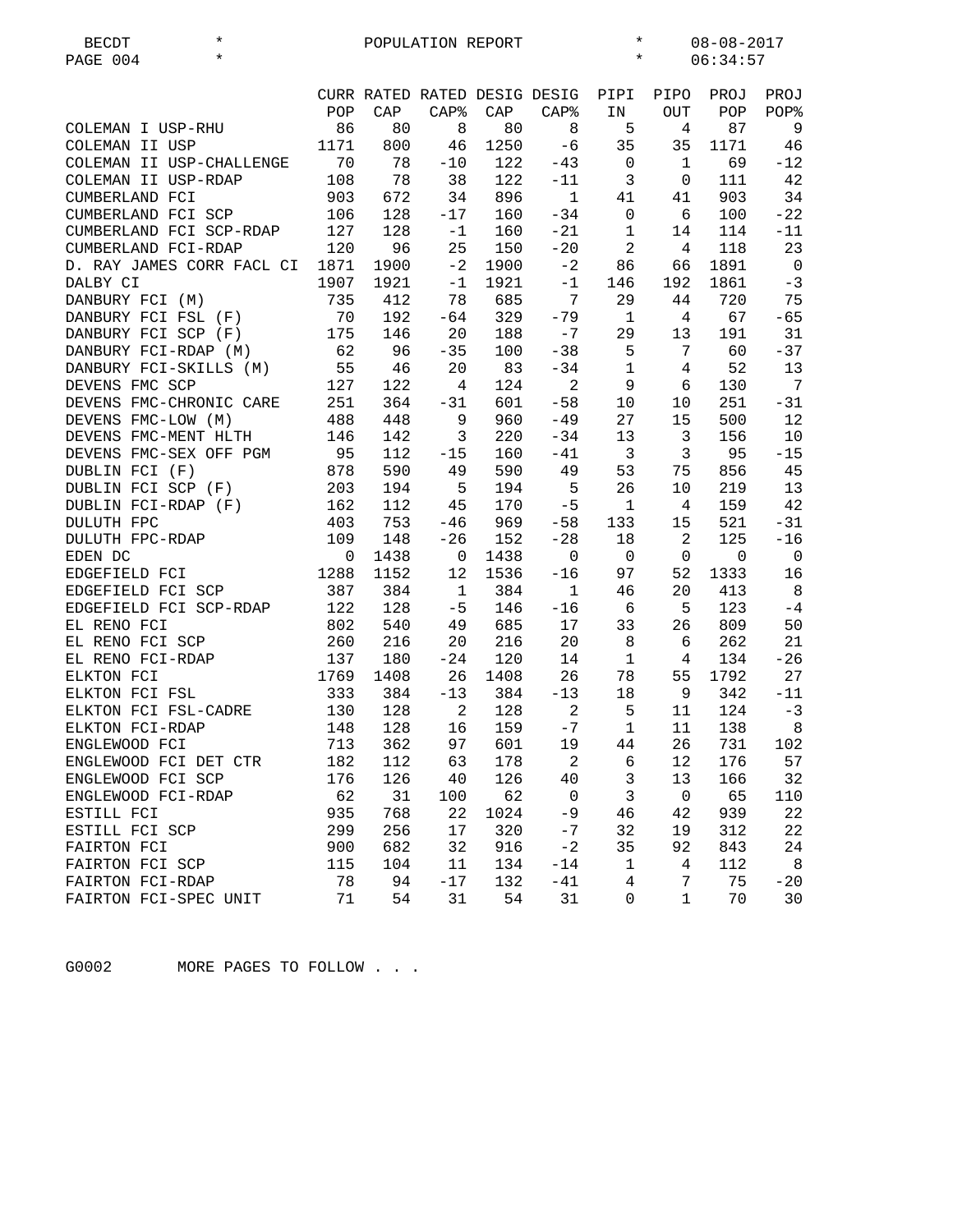| $\star$<br><b>BECDT</b>   | POPULATION REPORT |      |                            |      |                              |                |                | $\ast$<br>$08 - 08 - 2017$ |                 |  |  |
|---------------------------|-------------------|------|----------------------------|------|------------------------------|----------------|----------------|----------------------------|-----------------|--|--|
| $\star$<br>PAGE 005       |                   |      |                            |      |                              | $\star$        |                | 06:34:57                   |                 |  |  |
|                           |                   |      |                            |      |                              |                |                |                            |                 |  |  |
|                           |                   |      |                            |      | CURR RATED RATED DESIG DESIG | PIPI           | PIPO           | PROJ                       | PROJ            |  |  |
|                           | POP               | CAP  | <b>CAP%</b>                | CAP  | CAP <sub>8</sub>             | ΙN             | <b>OUT</b>     | POP                        | POP%            |  |  |
| FLORENCE ADM-CONTROL UNIT | 88                | 78   | 13                         | 78   | 13                           | $\mathbf{1}$   | $\mathsf{O}$   | 89                         | 14              |  |  |
| FLORENCE FCI              | 884               | 651  | 36                         | 868  | $\overline{a}$               | 80             | 55             | 909                        | 40              |  |  |
| FLORENCE FCI SCP          | 358               | 384  | $-7$                       | 384  | $-7$                         | 31             | 17             | 372                        | $-3$            |  |  |
| FLORENCE FCI SCP-RDAP     | 117               | 128  | -9                         | 136  | $-14$                        | 8              | 15             | 110                        | $-14$           |  |  |
| FLORENCE FCI-RDAP         | 97                | 95   | $\overline{\phantom{0}}^2$ | 126  | $-23$                        | 5              | $\mathbf{1}$   | 101                        | - 6             |  |  |
| FLORENCE HIGH USP         | 787               | 480  | 64                         | 750  | 5                            | 53             | 43             | 797                        | 66              |  |  |
| FLORENCE HIGH USP-STAGES  | 10                | 70   | $-86$                      | 70   | $-86$                        | 2              | $\mathbf{1}$   | 11                         | $-84$           |  |  |
| FLORENCE HIGH USP-STPD    | 21                | 80   | $-74$                      | 125  | $-83$                        | $\mathbf{0}$   | 5              | 16                         | $-80$           |  |  |
| FLORENCE MAX USP          | 340               | 473  | $-28$                      | 473  | $-28$                        | $7\phantom{.}$ | $\overline{a}$ | 345                        | $-27$           |  |  |
| FORREST CITY FCI          | 1686              | 1280 | 32                         | 1280 | 32                           | 71             | 63             | 1694                       | 32              |  |  |
| FORREST CITY FCI SCP      | 296               | 256  | 16                         | 256  | 16                           | 29             | 14             | 311                        | 21              |  |  |
| FORREST CITY FCI-RDAP     | 124               | 256  | $-52$                      | 130  | $-5$                         | 2              | 6              | 120                        | $-53$           |  |  |
| FORREST CITY MED FCI      | 1326              | 1029 | 29                         | 1398 | $-5$                         | 77             | 48             | 1355                       | 32              |  |  |
| FORREST CITY MED FCI-RDAP | 123               | 90   | 37                         | 141  | $-13$                        | $\overline{3}$ | 2              | 124                        | 38              |  |  |
| FORT DIX FCI SAT CAMP     | 344               | 334  | 3                          | 334  | $\mathbf{3}$                 | 21             | 19             | 346                        | $\overline{4}$  |  |  |
| FORT DIX FCI-GEN POP      | 4060              | 3781 | 7                          | 4192 | $-3$                         | 132            | 135            | 4057                       | $7\phantom{.0}$ |  |  |
| FORT DIX FCI-RDAP         | 179               | 260  | $-31$                      | 272  | $-34$                        | 4              | 5              | 178                        | $-32$           |  |  |
| FORT WORTH FCI - MEDICAL  | 265               | 210  | 26                         | 210  | 26                           | 9              | 3              | 271                        | 29              |  |  |
| FORT WORTH FCI-GEN POP    | 977               | 1059 | $-8$                       | 1251 | $-22$                        | 66             | 37             | 1006                       | $-5$            |  |  |
| FORT WORTH FCI-MENT HLTH  | 22                | 30   | $-27$                      | 30   | $-27$                        | $\mathbf 0$    | $\mathbf 0$    | 22                         | $-27$           |  |  |
| FT WORTH FCI DET CTR      | 109               | 63   | 73                         | 98   | 11                           | 9              | 3              | 115                        | 83              |  |  |
| FT WORTH FCI-RDAP         | 146               | 193  | $-24$                      | 204  | $-28$                        | 6              | 10             | 142                        | $-26$           |  |  |
| GILMER FCI                | 1363              | 1152 | 18                         | 1536 | $-11$                        | 80             | 78             | 1365                       | 18              |  |  |
| GILMER FCI SCP            | 107               | 128  | $-16$                      | 165  | $-35$                        | 4              | 5              | 106                        | $-17$           |  |  |
| GREAT PLAINS CI           | 1905              | 1940 | $-2$                       | 1940 | $-2$                         | 117            | 135            | 1887                       | $-3$            |  |  |
| GREENVILLE FCI            | 1051              | 726  | 45                         | 976  | 8                            | 39             | 30             | 1060                       | 46              |  |  |
| GREENVILLE FCI SCP F      | 201               | 128  | 57                         | 128  | 57                           | 26             | 9              | 218                        | 70              |  |  |
| GREENVILLE FCI-RDAP (F)   | 154               | 128  | 20                         | 160  | $-4$                         | 7              | 15             | 146                        | 14              |  |  |
| GUAYNABO MDC CAD-FEMALE   | 9                 | 40   | $-77$                      | 40   | $-77$                        | 3              | $\mathbf 0$    | 12                         | $-70$           |  |  |
| GUAYNABO MDC CAD-MALE     | 150               | 140  | 7                          | 136  | 10                           | 27             | 16             | 161                        | 15              |  |  |
| GUAYNABO MDC-FEMALE       | 56                | 61   | $-8$                       | 96   | $-42$                        | 0              | 3              | 53                         | $-13$           |  |  |
| GUAYNABO MDC-MALE         | 1161              | 656  | 77                         | 1021 | 14                           | $\mathfrak{Z}$ | 18             | 1146                       | 75              |  |  |
| HAZELTON FCI              | 1313              | 1152 | 14                         | 945  | 39                           | 73             | 52             | 1334                       | 16              |  |  |
| HAZELTON FCI-FEMALE       | 484               | 384  | 26                         | 384  | 26                           | 29             | 30             | 483                        | 26              |  |  |
| HAZELTON FCI-FEMALE RDAP  |                   |      |                            | 157  |                              |                |                | 99                         |                 |  |  |
|                           | 105               | 118  | $-11$                      |      | $-33$                        | 2              | 8              |                            | $-16$<br>48     |  |  |
| HAZELTON USP              | 1248              | 881  | 42                         | 1375 | $-9$                         | 74             | 22             | 1300                       |                 |  |  |
| HAZELTON USP SCP          | 104               | 256  | $-59$                      | 256  | $-59$                        | 4              | 5              | 103                        | $-60$           |  |  |
| HAZELTON USP-CHALLENGE    | 90                | 76   | 18                         | 120  | $-25$                        | $\overline{a}$ | 0              | 92                         | 21              |  |  |
| HERLONG FCI               | 785               | 1056 | $-26$                      | 1408 | $-44$                        | 101            | 58             | 828                        | $-22$           |  |  |
| HERLONG FCI SCP           | 109               | 128  | $-15$                      | 128  | $-15$                        | 9              | 8              | 110                        | $-14$           |  |  |
| HERLONG FCI-RDAP          | 80                | 120  | $-33$                      | 122  | $-34$                        | 15             | 5              | 90                         | $-25$           |  |  |
| HONOLULU FDC (F)          | 96                | 78   | 23                         | 121  | $-21$                        | 1              | 0              | 97                         | 24              |  |  |
| HONOLULU FDC (M)          | 0                 | 156  | 0                          | 242  | $\mathsf 0$                  | $\mathsf 0$    | 0              | $\mathbf 0$                | $\mathbf 0$     |  |  |
| HONOLULU FDC - INS        | 72                | 78   | $-8$                       | 121  | $-40$                        | 0              | 3              | 69                         | $-12$           |  |  |
| HONOLULU FDC-CADRE        | 96                | 124  | $-23$                      | 126  | $-24$                        | 9              | 4              | 101                        | $-19$           |  |  |
| HONOLULU FDC-CADRE (F)    | 59                | 176  | $-66$                      | 178  | $-67$                        | 2              | 4              | 57                         | $-68$           |  |  |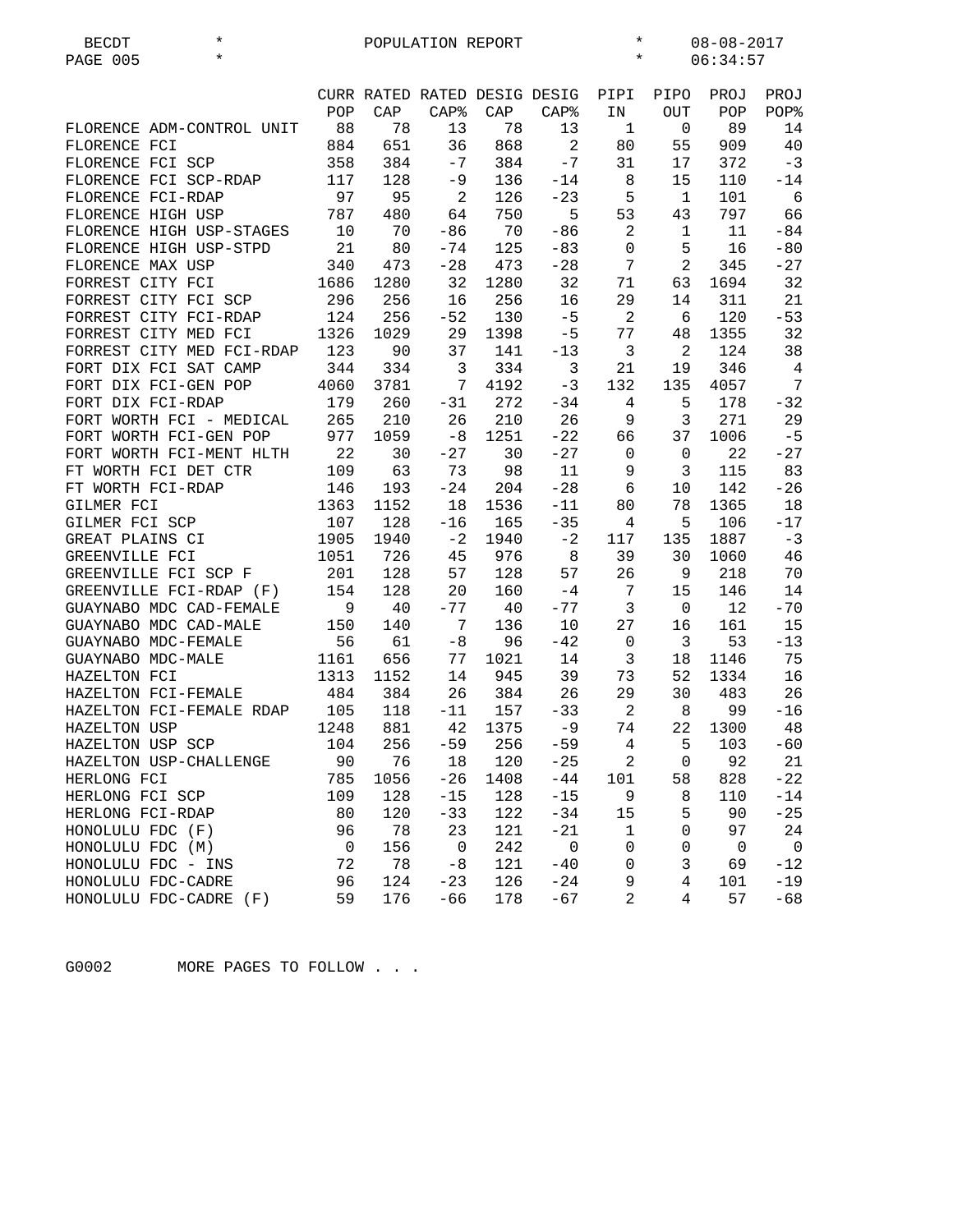| <b>BECDT</b>           | $\star$                   |                |      | POPULATION REPORT |      |                              | $\star$        |                | $08 - 08 - 2017$ |                |
|------------------------|---------------------------|----------------|------|-------------------|------|------------------------------|----------------|----------------|------------------|----------------|
| PAGE 006               | $\star$                   |                |      |                   |      |                              | $\star$        |                | 06:34:57         |                |
|                        |                           |                |      |                   |      |                              |                |                |                  |                |
|                        |                           |                |      |                   |      | CURR RATED RATED DESIG DESIG | PIPI           | PIPO           | PROJ             | PROJ           |
|                        |                           | POP            | CAP  | CAP <sup>8</sup>  | CAP  | CAP <sub>8</sub>             | ΙN             | <b>OUT</b>     | POP              | POP%           |
| HONOLULU FDC-HOLDOVER  |                           | 115            | 156  | $-26$             | 242  | $-52$                        | 0              | 3              | 112              | $-28$          |
| HOUSTON FDC CAD-MALE   |                           | 110            | 124  | $-11$             | 124  | $-11$                        | 14             | 13             | 111              | $-10$          |
|                        | HOUSTON FDC SHT TRM SEN-F | 48             | 67   | $-28$             | 70   | $-31$                        | 3              | 15             | 36               | $-46$          |
| HOUSTON FDC-FEMALE     |                           | 44             | 39   | 13                | 62   | $-29$                        | $\mathbf 0$    | 4              | 40               | $\overline{3}$ |
| HOUSTON FDC-MALE       |                           | 671            | 468  | 43                | 744  | $-10$                        | $\mathbf 0$    | 51             | 620              | 32             |
| <b>JESUP FCI</b>       |                           | 925            | 744  | 24                | 992  | $-7$                         | 42             | 32             | 935              | 26             |
| JESUP FCI FSL          |                           | 363            | 444  | $-18$             | 444  | $-18$                        | 59             | 10             | 412              | $-7$           |
| JESUP FCI FSL-RDAP     |                           | 44             | 64   | $-31$             | 73   | $-40$                        | $\mathbf{1}$   | $\overline{a}$ | 43               | $-33$          |
| JESUP FCI SCP          |                           | 153            | 128  | 20                | 128  | 20                           | 17             | 10             | 160              | 25             |
| LA TUNA FCI            |                           | 801            | 420  | 91                | 649  | 23                           | 38             | 26             | 813              | 94             |
| LA TUNA FCI FSL        |                           | 104            | 110  | $-5$              | 168  | $-38$                        | 6              | 4              | 106              | $-4$           |
| LA TUNA FCI FSL-CADRE  |                           | 136            | 120  | 13                | 179  | $-24$                        | 4              | 5              | 135              | 13             |
| LA TUNA FCI SCP        |                           | 267            | 243  | 10                | 324  | $-18$                        | 26             | 20             | 273              | 12             |
|                        | LA TUNA FCI-MEX TRTY EXCH | $\overline{0}$ | 28   | $\mathbf 0$       | 42   | $\overline{0}$               | $\overline{a}$ | 0              | 2                | $-93$          |
| LA TUNA FCI-RDAP       |                           | 113            | 72   | 57                | 140  | $-19$                        | 4              | 5              | 112              | 56             |
| LEAVENWORTH USP        |                           | 1320           | 979  | 35                | 1460 | $-10$                        | 84             | 82             | 1322             | 35             |
| LEAVENWORTH USP SCP    |                           | 309            | 282  | 10                | 332  | $-7$                         | 21             | 16             | 314              | 11             |
|                        | LEAVENWORTH USP SCP-RDP   | 103            | 90   | 14                | 104  | $-1$                         | 12             | 0              | 115              | 28             |
| LEAVENWORTH USP-LCP    |                           | 102            | 80   | 28                | 105  | $-3$                         | 5              | 1              | 106              | 33             |
| LEAVENWORTH USP-RDAP   |                           | 95             | 75   | 27                | 102  | $-7$                         | $\mathsf{3}$   | $\mathbf{1}$   | 97               | 29             |
| LEE USP                |                           | 1126           | 880  | 28                | 1463 | $-23$                        | 104            | 65             | 1165             | 32             |
| LEE USP SCP            |                           | 115            | 128  | $-10$             | 128  | $-10$                        | 6              | 6              | 115              | $-10$          |
| LEE USP-CHALLENGE      |                           | 109            | 80   | 36                | 122  | $-11$                        | 0              | 2              | 107              | 34             |
| LEWISBURG USP          |                           | 163            | 160  | 2                 | 264  | $-38$                        | 5              | $\mathbf{1}$   | 167              | $\overline{4}$ |
| LEWISBURG USP SCP      |                           | 288            | 352  | $-18$             | 352  | $-18$                        | 35             | 5              | 318              | $-10$          |
| LEWISBURG USP SCP-RDAP |                           | 153            | 200  | $-23$             | 218  | $-30$                        | 8              | 9              | 152              | $-24$          |
|                        |                           | 576            | 771  | $-25$             |      | $-53$                        | 35             |                | 596              | $-23$          |
| LEWISBURG USP-SMU      |                           |                | 267  |                   | 1213 | $-7$                         |                | 15             |                  | 11             |
| LEXINGTON FMC SCP(F)   |                           | 298            |      | 12                | 319  |                              | 24             | 25             | 297              |                |
| LEXINGTON FMC-MALE     |                           | 962            | 618  | 56                | 1041 | $-8$                         | 42             | 30             | 974              | 58             |
|                        | LEXINGTON FMC-MED/SURG(M) | 318            | 573  | $-45$             | 573  | $-45$                        | 21             | 12             | 327              | $-43$          |
| LEXINGTON FMC-RDAP M   |                           | 97             | 105  | $-8$              | 127  | $-24$                        | 10             | $\overline{a}$ | 105              | $\overline{0}$ |
| LOMPOC FCI             |                           | 1111           | 773  | 44                | 1333 | $-17$                        | 77             | 24             | 1164             | 51             |
| LOMPOC FCI RDAP        |                           | 89             | 87   | 2                 | 124  | $-28$                        | $\mathbf{1}$   | $\mathbf 0$    | 90               | $\overline{3}$ |
| LOMPOC USP             |                           | 1006           | 1009 | 0                 | 1591 | $-37$                        | 47             | 35             | 1018             | $\mathbf{1}$   |
| LOMPOC USP SCP         |                           | 251            | 276  | $-9$              | 354  | $-29$                        | 12             | 16             | 247              | $-11$          |
| LOMPOC USP SCP N       |                           | 130            | 160  | $-19$             | 206  | $-37$                        | 20             | 5              | 145              | $-9$           |
| LORETTO FCI            |                           | 883            | 677  | 30                | 1017 | $-13$                        | 25             | 18             | 890              | 31             |
| LORETTO FCI SCP        |                           | 91             | 107  | $-15$             | 139  | $-35$                        | 5              | 8              | 88               | $-18$          |
| LOS ANGELES MDC-CADRE  |                           | 131            | 136  | $-4$              | 136  | $-4$                         | 14             | 21             | 124              | $-9$           |
| LOS ANGELES MDC-FEMALE |                           | 47             | 53   | $-11$             | 83   | $-43$                        | 3              | 2              | 48               | $-9$           |
| LOS ANGELES MDC-MALE   |                           | 567            | 546  | 4                 | 852  | $-33$                        | $\overline{4}$ | 57             | 514              | $-6$           |
| MANCHESTER FCI         |                           | 868            | 760  | 14                | 1012 | $-14$                        | 70             | 42             | 896              | 18             |
| MANCHESTER FCI SCP     |                           | 189            | 512  | $-63$             | 512  | $-63$                        | 10             | 8              | 191              | $-63$          |
| MARIANNA FCI SCP (F)   |                           | 201            | 296  | $-32$             | 296  | $-32$                        | 20             | 10             | 211              | $-29$          |
| MARIANNA FCI-MALE      |                           | 1039           | 662  | 57                | 878  | 18                           | 39             | 49             | 1029             | 55             |
| MARIANNA FCI-RDAP      |                           | 122            | 87   | 40                | 142  | $-14$                        | 10             | 7              | 125              | 44             |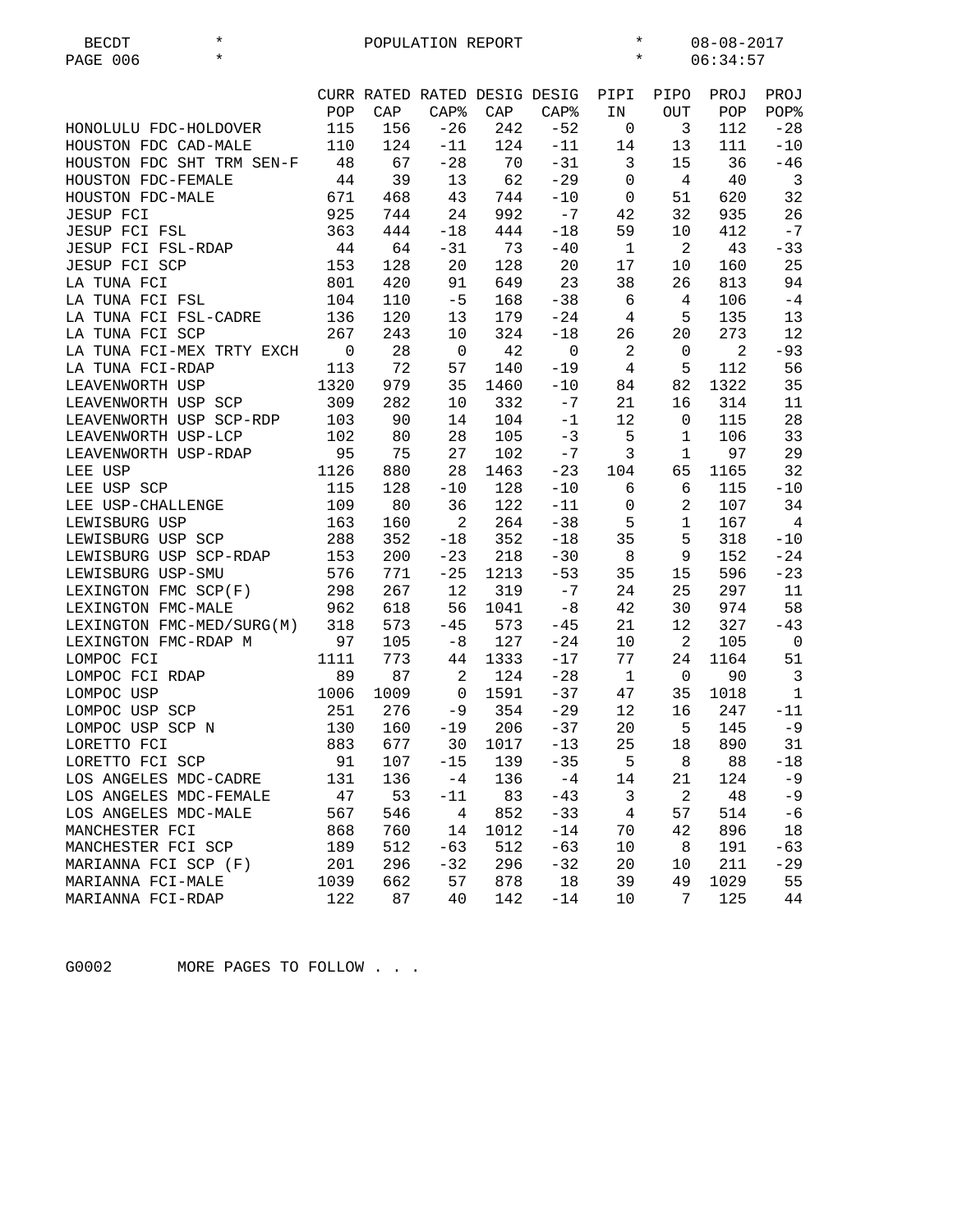| $^\star$<br><b>BECDT</b> |      |      | POPULATION REPORT            | $\star$<br>$08 - 08 - 2017$ |                              |                |                |          |                |
|--------------------------|------|------|------------------------------|-----------------------------|------------------------------|----------------|----------------|----------|----------------|
| PAGE 007<br>$\star$      |      |      |                              |                             |                              | $\star$        |                | 06:34:57 |                |
|                          |      |      |                              |                             | CURR RATED RATED DESIG DESIG | PIPI           | PIPO           | PROJ     | PROJ           |
|                          | POP  | CAP  | $CAP$ %                      | CAP                         | $\mathsf{CAP\$}$             | IN             | <b>OUT</b>     | POP      | POP%           |
| MARIANNA FCI-SPEC UNIT   | 62   | 68   | $-9$                         | 105                         | $-41$                        | 0              | 0              | 62       | -9             |
| MARION USP SCP           | 187  | 200  | $-6$                         | 200                         | $-6$                         | 26             | 10             | 203      | $\overline{a}$ |
| MARION USP-CMU           | 39   | 52   | $-25$                        | 61                          | $-36$                        | 2              | $\mathsf{O}$   | 41       | $-21$          |
| MARION USP-GP            | 944  | 633  | 49                           | 1004                        | $-6$                         | 24             | 37             | 931      | 47             |
| MARION USP-RDAP          | 102  | 95   | 7                            | 126                         | $-19$                        | $\mathbf 0$    | 4              | 98       | $\overline{3}$ |
| MARION USP-SEX OFF PGM   | 41   | 70   | $-41$                        | 70                          | $-41$                        | 2              | 0              | 43       | $-39$          |
| MC CREARY USP            | 1245 | 880  | 41                           | 1375                        | $-9$                         | 63             | 51             | 1257     | 43             |
| MC CREARY USP SCP        | 160  | 155  | $\overline{3}$               | 199                         | $-20$                        | 12             | 9              | 163      | 5              |
| MC CREARY USP-CHALLENGE  | 105  | 75   | 40                           | 128                         | $-18$                        | $\overline{0}$ | 0              | 105      | 40             |
| MCDOWELL FCI             | 1065 | 1152 | -8                           | 1536                        | $-31$                        | 88             | 70             | 1083     | $-6$           |
| MCDOWELL FCI SCP         | 76   | 143  | $-47$                        | 184                         | $-59$                        | $\overline{3}$ | 3              | 76       | $-47$          |
| MCKEAN FCI               | 902  | 856  | 5                            | 1168                        | $-23$                        | 66             | 24             | 944      | 10             |
| MCKEAN FCI SCP           | 125  | 146  | $-14$                        | 146                         | $-14$                        | 11             | 5              | 131      | $-10$          |
| MCKEAN FCI SCP-RDAP      | 130  | 146  | $-11$                        | 166                         | $-22$                        | 8              | 2              | 136      | $-7$           |
| MCRAE CI                 | 1658 | 1724 | $-4$                         | 1724                        | $-4$                         | 59             | 64             | 1653     | $-4$           |
| MEMPHIS FCI              | 877  | 635  | 38                           | 916                         | $-4$                         | 30             | 42             | 865      | 36             |
| MEMPHIS FCI DET CTR      | 16   | 15   | $7\phantom{.0}\phantom{.0}7$ | 23                          | $-30$                        | $\overline{0}$ | 3              | 13       | $-13$          |
| MEMPHIS FCI SCP          | 274  | 296  | $-7$                         | 296                         | $-7$                         | 14             | 25             | 263      | $-11$          |
| MEMPHIS FCI-RDAP         | 120  | 72   | 67                           | 96                          | 25                           | 2              | $\overline{4}$ | 118      | 64             |
| MENDOTA FCI              | 700  | 1152 | $-39$                        | 1536                        | $-54$                        | 58             | 84             | 674      | $-41$          |
| MENDOTA FCI SCP          | 79   | 128  | $-38$                        | 128                         | $-38$                        | 2              | 6              | 75       | $-41$          |
| MIAMI FCI                | 786  | 554  | 42                           | 598                         | 31                           | 44             | 36             | 794      | 43             |
| MIAMI FCI SCP            | 277  | 198  | 40                           | 255                         | 9                            | 10             | 17             | 270      | 36             |
| MIAMI FCI SCP-RDAP       | 115  | 66   | 74                           | 102                         | 13                           | 5              | 9              | 111      | 68             |
| MIAMI FCI-RDAP           | 146  | 224  | $-35$                        | 138                         | 6                            | 24             | 15             | 155      | $-31$          |
| MIAMI FDC CAD-FEMALE     | 34   | 126  | $-73$                        | 127                         | $-73$                        | $\overline{4}$ | 3              | 35       | $-72$          |
| MIAMI FDC CAD-MALE       | 189  | 252  | $-25$                        | 254                         | $-26$                        | 12             | 12             | 189      | $-25$          |
| MIAMI FDC-FEMALES        | 79   | 79   | $\mathbf 0$                  | 123                         | $-36$                        | 2              | 26             | 55       | $-30$          |
| MIAMI FDC-MALES          | 1003 | 871  | 15                           | 1355                        | $-26$                        | 5              | 263            | 745      | $-14$          |
| MILAN FCI                | 869  | 644  | 35                           | 865                         | 0                            | 43             | 30             | 882      | 37             |
| MILAN FCI CAD-MALE       | 2    | 86   | $-98$                        | 50                          | $-96$                        | 1              | $\mathbf{1}$   | 2        | $-98$          |
| MILAN FCI DET CTR UNIT   | 247  | 162  | 52                           | 254                         | $-3$                         | $\mathbf 0$    | 61             | 186      | 15             |
| MILAN FCI-LCP            | 92   | 99   | $-7$                         | 99                          | $-7$                         | $\overline{2}$ | $\mathbf{1}$   | 93       | $-6$           |
| MILAN FCI-RDAP           | 193  | 186  | 4                            | 188                         | $\mathfrak{Z}$               | 3              | 6              | 190      | 2              |
| MONTGOMERY FPC           | 644  | 640  | $\mathbf{1}$                 | 640                         | $\mathbf{1}$                 | 42             | 24             | 662      | $\overline{3}$ |
| MONTGOMERY FPC-RDAP      | 208  | 280  | $-26$                        | 303                         | $-31$                        | 8              | 11             | 205      | $-27$          |
| MORGANTOWN FCI           | 703  | 1034 | $-32$                        | 1051                        | $-33$                        | 54             | 24             | 733      | $-29$          |
| MORGANTOWN FCI-RDAP      | 226  | 268  | $-16$                        | 266                         | $-15$                        | 5              | $\mathbf{1}$   | 230      | $-14$          |
| MOSHANNON VALLEY CI      | 1801 | 1878 | $-4$                         | 1878                        | $-4$                         | 99             | 112            | 1788     | $-5$           |
| NEW YORK MCC CADRE-MALE  | 104  | 96   | 8                            | 96                          | 8                            | 10             | 18             | 96       | $\overline{0}$ |
| NEW YORK MCC-FEMALE      | 39   | 34   | 15                           | 69                          | $-43$                        | $\mathbf 0$    | $\mathbf{1}$   | 38       | 12             |
| NEW YORK MCC-MALE        | 647  | 330  | 96                           | 590                         | 10                           | 9              | 8              | 648      | 96             |
| NEW YORK MCC-SPEC UNIT   | 10   | 14   | $-29$                        | 14                          | $-29$                        | 0              | 0              | 10       | $-29$          |
| OAKDALE I FCI            | 1123 | 1142 | $-2$                         | 1470                        | $-24$                        | 67             | 38             | 1152     | $\mathbf{1}$   |
| OAKDALE II FCI SCP       | 153  | 124  | 23                           | 160                         | $-4$                         | $\mathbf 1$    | 8              | 146      | 18             |
| OAKDALE II FCI-GEN POP   | 840  | 836  | 0                            | 836                         | 0                            | 5              | 11             | 834      | $\mathbf 0$    |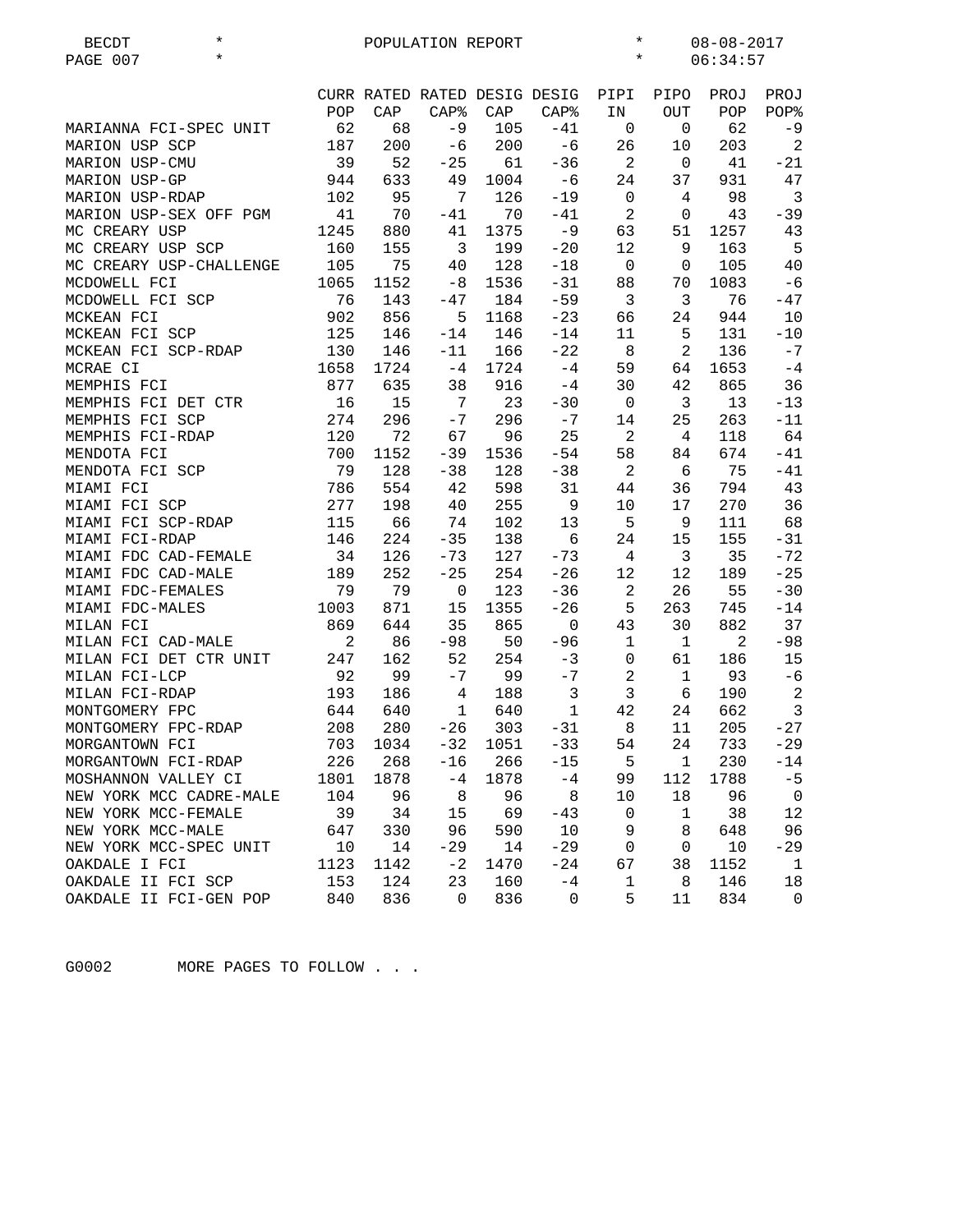| $^\star$<br><b>BECDT</b> |                |                | POPULATION REPORT |      |                              | $\star$        |                | $08 - 08 - 2017$ |                |
|--------------------------|----------------|----------------|-------------------|------|------------------------------|----------------|----------------|------------------|----------------|
| PAGE 008<br>$^\star$     |                |                |                   |      |                              | $\star$        |                | 06:34:57         |                |
|                          |                |                |                   |      |                              |                |                |                  |                |
|                          |                |                |                   |      | CURR RATED RATED DESIG DESIG | PIPI           | PIPO           | PROJ             | PROJ           |
|                          | POP            | CAP            | <b>CAP%</b>       | CAP  | $CAP$ %                      | IN             | <b>OUT</b>     | POP              | POP%           |
| OAKDALE II FCI-RHU       | 109            | 103            | 6                 | 103  | 6                            | 11             | 8              | 112              | 9              |
| OKLAHOMA FTC (FEMALE)    | 110            | 74             | 49                | 119  | $-8$                         | 0              | 98             | 12               | $-84$          |
| OKLAHOMA FTC (MALES)     | 946            | 814            | 16                | 1309 | $-28$                        | $\overline{2}$ | 863            | 85               | $-90$          |
| OKLAHOMA FTC CADRE-MALE  | 164            | 177            | $-7$              | 177  | $-7$                         | $\overline{4}$ | 12             | 156              | $-12$          |
| OTISVILLE FCI SCP        | 103            | 108            | $-5$              | 111  | $-7$                         | 9              | 8              | 104              | $-4$           |
| OTISVILLE FCI-GEN POP    | 525            | 836            | $-37$             | 1143 | $-54$                        | 17             | 17             | 525              | $-37$          |
| OTISVILLE FCI-SPEC UNIT  | 61             | 61             | $\mathbf 0$       | 61   | $\mathbf 0$                  | $\mathbf 0$    | $\mathbf{1}$   | 60               | $-2$           |
| OXFORD FCI               | 849            | 518            | 64                | 895  | $-5$                         | 49             | 39             | 859              | 66             |
| OXFORD FCI H/O UNIT      | $\mathbf 0$    | 14             | $\mathbf 0$       | 25   | $\mathsf 0$                  | $\mathbf 0$    | $\mathbf 0$    | $\mathbf 0$      | $\overline{0}$ |
| OXFORD FCI SCP           | 104            | 208            | $-50$             | 312  | $-67$                        | 23             | 5              | 122              | -41            |
| OXFORD FCI-RDAP          | 78             | 56             | 39                | 111  | $-30$                        | <sup>1</sup>   | $\mathbf 0$    | 79               | 41             |
| PEKIN FCI                | 1018           | 716            | 42                | 952  | 7                            | 54             | 41             | 1031             | 44             |
| PEKIN FCI SCP (M)        | 187            | 128            | 46                | 128  | 46                           | 0              | 158            | 29               | $-77$          |
| PEKIN FCI SCP-RDAP (M)   | 123            | 128            | $-4$              | 128  | $-4$                         | $\mathbf{0}$   | 99             | 24               | $-81$          |
| PENSACOLA FPC            | 581            | 430            | 35                | 549  | $\epsilon$                   | 45             | 27             | 599              | 39             |
| PENSACOLA FPC-RDAP       | 122            | 69             | 77                | 124  | $-2$                         | 7              | 7              | 122              | 77             |
| PETERSBURG FCI           | 918            | 563            | 63                | 783  | 17                           | 31             | 18             | 931              | 65             |
| PETERSBURG FCI SCP       | 299            | 296            | $\mathbf{1}$      | 296  | $\mathbf{1}$                 | 17             | 12             | 304              | $\overline{3}$ |
| PETERSBURG FCI-LCP       | 100            | 110            | $-9$              | 130  | $-23$                        | 8              | 7              | 101              | $-8$           |
| PETERSBURG FCI-RDAP      | 79             | 102            | $-23$             | 108  | $-27$                        | $\mathbf{3}$   | $\overline{4}$ | 78               | $-24$          |
| PETERSBURG MED FCI       | 1412           | 1056           | 34                | 1408 | $\mathbf 0$                  | 44             | 78             | 1378             | 30             |
| PETERSBURG MED FCI-H/0   | 14             | 44             | $-68$             | 44   | $-68$                        | $\mathbf 0$    | 11             | 3                | $-93$          |
| PETERSBURG MED FCI-RDAP  | 98             | 86             | 14                | 143  | $-31$                        | $\mathbf{3}$   | $\mathbf{1}$   | 100              | 16             |
| PHILADELPHIA FDC CAD-FEM | 97             | 118            | $-18$             | 118  | $-18$                        | 5              | 12             | 90               | $-24$          |
| PHILADELPHIA FDC FEMALE  | 97             | 38             | 155               | 33   | 194                          | $\mathbf{1}$   | 28             | 70               | 84             |
| PHILADELPHIA FDC MALE    | 820            | 584            | 40                | 921  | $-11$                        | 14             | 70             | 764              | 31             |
| PHOENIX FCI              | 909            | 593            | 53                | 790  | 15                           | 38             | 70             | 877              | 48             |
| PHOENIX FCI SCP (F)      | 201            | 204            | $-1$              | 204  | $-1$                         | 17             | 24             | 194              | $-5$           |
| PHOENIX FCI SCP-RDAP (F) | 71             | 68             | 4                 | 76   | $-7$                         | 2              | $\mathbf{1}$   | 72               | 6              |
| PHOENIX FCI-DET CTR      | 28             | 31             | $-10$             | 55   | $-49$                        | $\mathbf 0$    | 28             | $\mathbf 0$      | $\mathbf 0$    |
| PHOENIX FCI-RDAP         | 112            | 95             | 18                | 125  | $-10$                        | $\mathbf{1}$   | 7              | 106              | 12             |
| PHOENIX FCI-SPEC UNIT    | 66             | 58             | 14                | 110  | $-40$                        | $\mathbf 0$    | 2              | 64               | 10             |
| POLLOCK MED FCI          | 1355           | 1152           | 18                | 1536 | $-12$                        | 83             | 83             | 1355             | 18             |
| POLLOCK USP              | 893            | 891            | 0                 | 1375 | $-35$                        | 72             | 37             | 928              | $\overline{4}$ |
| POLLOCK USP SCP          | 250            | 256            | $-2$              | 256  | $-2$                         | 23             | 19             | 254              | $-1$           |
| POLLOCK USP-CHALLENGE    |                | 56 81          | $-31$             | 116  | $-52$                        | $\overline{0}$ | 4              | 52               | $-36$          |
| RAY BROOK FCI            | 693            | 693            | 0                 | 924  | $-25$                        | 55             | 30             | 718              | 4              |
| RAY BROOK FCI CAD-MALE   | 15             | 48             | $-69$             | 48   | $-69$                        | $\mathbf{1}$   | $\mathbf{1}$   | 15               | $-69$          |
| RAY BROOK FCI DET CTR    | $\overline{0}$ | 8 <sup>8</sup> | $\mathbf 0$       | 12   | $\mathbf 0$                  | $\mathbf{0}$   | $\mathbf{0}$   | $\mathsf 0$      | $\overline{0}$ |
| REEVES CI                | $\mathbf 0$    | 2407           | 0                 | 2407 | 0                            | $\mathbf 0$    | 0              | $\mathbf 0$      | $\overline{0}$ |
| REEVES DC                | 1122           | 1179           | $-5$              | 1179 | $-5$                         | 166            | 146            | 1142             | $-3$           |
| RIVERS CI                | 1235           | 1390           | $-11$             | 1390 | $-11$                        | 32             | 65             | 1202             | $-14$          |
| RIVERS CI-RDAP           | 46             | 60             | $-23$             | 60   | $-23$                        | 0              | 4              | 42               | $-30$          |
| ROCHESTER FMC-CADRE      | 308            | 274            | 12                | 452  | $-32$                        | 14             | 11             | 311              | 14             |
| ROCHESTER FMC-MED SURG   | 234            | 325            | $-28$             | 326  | $-28$                        | 12             | 11             | 235              | $-28$          |
| ROCHESTER FMC-MENT HLTH  | 107            | 185            | $-42$             | 185  | $-42$                        | 3              | 4              | 106              | $-43$          |
|                          |                |                |                   |      |                              |                |                |                  |                |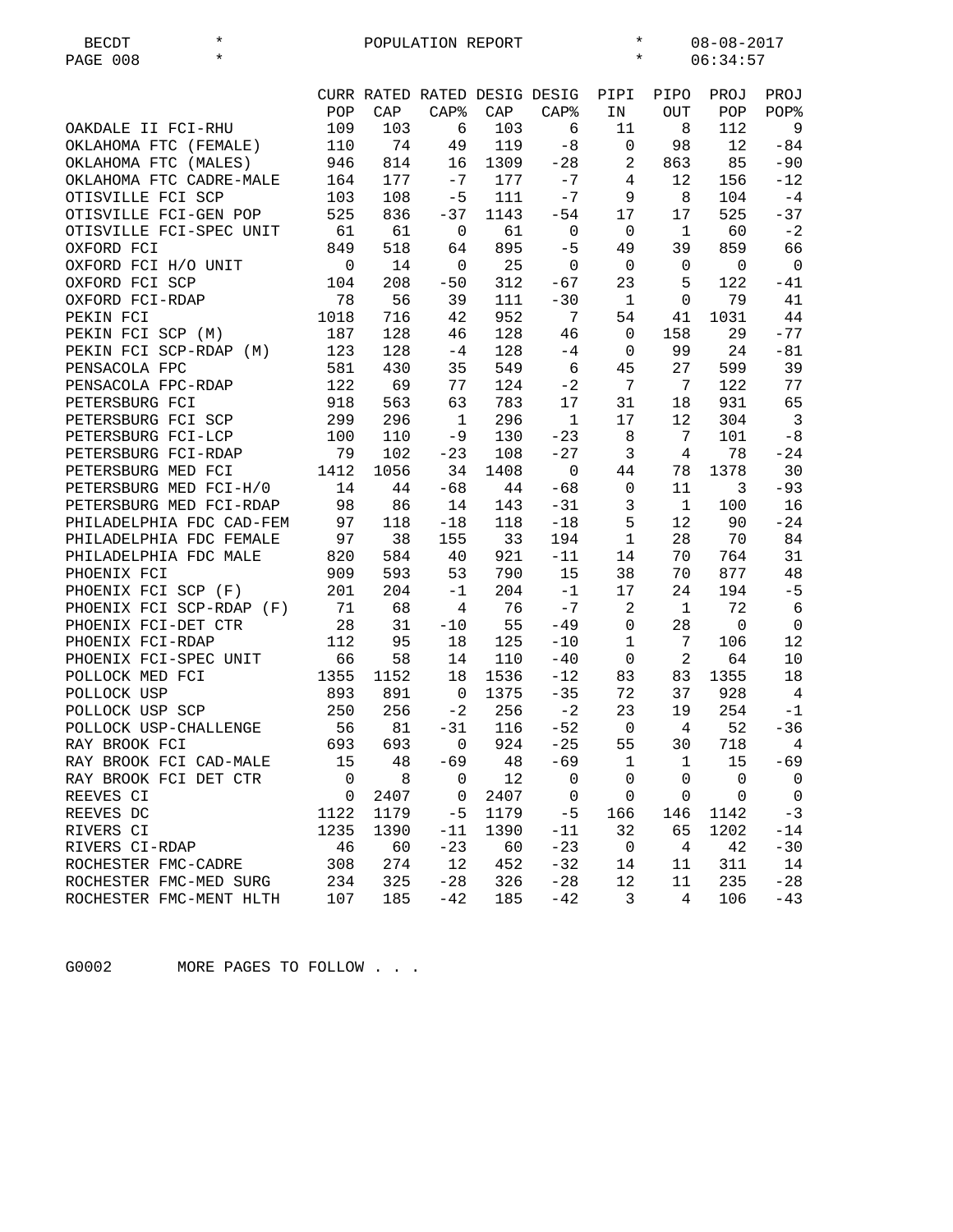| $^\star$<br><b>BECDT</b>  |      |      | POPULATION REPORT |      |                              | $^\star$       |             | $08 - 08 - 2017$ |                |
|---------------------------|------|------|-------------------|------|------------------------------|----------------|-------------|------------------|----------------|
| $\star$<br>PAGE 009       |      |      |                   |      |                              | $^\star$       |             | 06:34:57         |                |
|                           |      |      |                   |      |                              |                |             |                  |                |
|                           |      |      |                   |      | CURR RATED RATED DESIG DESIG | PIPI           | PIPO        | PROJ             | PROJ           |
|                           | POP  | CAP  | <b>CAP%</b>       | CAP  | CAP <sub>8</sub>             | ΙN             | <b>OUT</b>  | POP              | POP%           |
| SAFFORD FCI               | 696  | 505  | 38                | 902  | $-23$                        | 65             | 31          | 730              | 45             |
| SAFFORD FCI CAD-MALE      | 34   | 28   | 21                | 35   | $-3$                         | 2              | 2           | 34               | 21             |
| SAFFORD FCI-RDAP          | 120  | 90   | 33                | 120  | $\mathbf 0$                  | $\mathbf 1$    | 8           | 113              | 26             |
| SAN DIEGO MCC CAD-MALE    | 106  | 96   | 10                | 128  | $-17$                        | 8              | 22          | 92               | $-4$           |
| SAN DIEGO MCC-FEMALE      | 50   | 40   | 25                | 71   | $-30$                        | $\mathbf 0$    | 3           | 47               | 18             |
| SAN DIEGO MCC-MALE        | 736  | 446  | 65                | 740  | $-1$                         | $\mathbf{1}$   | 27          | 710              | 59             |
| SANDSTONE FCI             | 943  | 726  | 30                | 931  | $\mathbf{1}$                 | 52             | 28          | 967              | 33             |
| SANDSTONE FCI CAD-MALE    | 52   | 80   | $-35$             | 80   | $-35$                        | 0              | 12          | 40               | $-50$          |
| SANDSTONE FCI-RDAP        | 115  | 128  | $-10$             | 136  | $-15$                        | 7              | 5           | 117              | $-9$           |
| SANDSTONE FCI-SPEC UNIT   | 69   | 62   | 11                | 62   | 11                           | 0              | 1           | 68               | 10             |
| SCHUYLKILL FCI            | 1035 | 726  | 43                | 996  | 4                            | 69             | 36          | 1068             | 47             |
| SCHUYLKILL FCI SCP        | 257  | 296  | $-13$             | 296  | $-13$                        | 33             | 8           | 282              | $-5$           |
|                           | 112  | 72   | 56                | 112  | $\mathsf 0$                  | $\overline{a}$ | 2           | 112              | 56             |
| SCHUYLKILL FCI-RDAP       |      |      |                   |      |                              |                |             |                  |                |
| SEAGOVILLE FCI            | 1444 | 1116 | 29                | 1339 | 8                            | 26             | 46          | 1424             | 28             |
| SEAGOVILLE FCI SCP        | 167  | 124  | 35                | 160  | 4                            | 0              | 18          | 149              | 20             |
| SEAGOVILLE FCI-DET CTR    | 246  | 177  | 39                | 278  | $-12$                        | 0              | 11          | 235              | 33             |
| SEAGOVILLE FCI-RDAP       | 160  | 148  | 8                 | 156  | $\mathsf{3}$                 | 4              | 8           | 156              | 5              |
| SEATAC FDC                | 286  | 275  | 4                 | 426  | $-33$                        | 3              | 46          | 243              | $-12$          |
| SEATAC FDC (F)            | 24   | 39   | $-38$             | 60   | $-60$                        | $\mathbf{1}$   | 4           | 21               | $-46$          |
| SEATAC FDC-CADRE F        | 102  | 252  | $-60$             | 252  | $-60$                        | 13             | 8           | 107              | $-58$          |
| SEATAC FDC-CADRE M        | 338  | 252  | 34                | 252  | 34                           | 33             | 37          | 334              | 33             |
| SHERIDAN FCI              | 913  | 679  | 34                | 904  | $1\,$                        | 68             | 31          | 950              | 40             |
| SHERIDAN FCI SCP          | 292  | 255  | 15                | 255  | 15                           | 28             | 21          | 299              | 17             |
| SHERIDAN FCI-DET CTR      | 40   | 74   | $-46$             | 115  | $-65$                        | 14             | 6           | 48               | $-35$          |
| SHERIDAN FCI-HLDOVR       | 151  | 114  | 32                | 178  | $-15$                        | $\mathbf{0}$   | 13          | 138              | 21             |
| SHERIDAN FCI-RDAP         | 122  | 101  | 21                | 135  | $-10$                        | 7              | 6           | 123              | 22             |
| SHERIDAN SCP-RDAP         | 249  | 129  | 93                | 254  | $-2$                         | 10             | 2           | 257              | 99             |
| SPRINGFIELD MCFP-CADRE    | 419  | 406  | 3                 | 593  | $-29$                        | 20             | 16          | 423              | $\overline{4}$ |
| SPRINGFIELD MCFP-MED SURG | 347  | 429  | $-19$             | 429  | $-19$                        | 18             | 7           | 358              | $-17$          |
| SPRINGFIELD MCFP-MH       | 232  | 287  | $-19$             | 287  | $-19$                        | 30             | $\sqrt{2}$  | 260              | $-9$           |
| SPRINGFIELD MCFP-RDAP     | 21   | 15   | 40                | 24   | $-12$                        | $\mathbf 0$    | 0           | 21               | 40             |
| TAFT CI                   | 1760 | 1770 | $-1$              | 1770 | $-1$                         | 78             | 136         | 1702             | $-4$           |
| TAFT CI SCP               | 387  | 585  | $-34$             | 585  | $-34$                        | 26             | 19          | 394              | $-33$          |
| TALLADEGA FCI             | 814  | 624  | 30                | 832  | $-2$                         | 24             | 31          | 807              | 29             |
| TALLADEGA FCI SCP         | 173  | 148  | 17                | 148  | 17                           | 9              | 8           | 174              | 18             |
| TALLADEGA FCI SCP-RDAP    | 94   | 148  | $-36$             | 180  | $-48$                        | 3              | 5           | 92               | $-38$          |
| TALLAHASSEE FCI-DET CTR   | 143  | 184  | $-22$             | 287  | $-50$                        | 0              | 97          | 46               | $-75$          |
| TALLAHASSEE FCI-FEMALE    | 581  | 536  | 8                 | 596  | $-3$                         | 30             | 17          | 594              | 11             |
| TALLAHASSEE FCI-RDAP-FEMA | 102  | 92   | 11                | 110  | $-7$                         | 6              | 8           | 100              | 9              |
| TERM ISL FCI-RDAP         | 145  | 82   | 77                | 136  | $\boldsymbol{7}$             | 3              | 4           | 144              | 76             |
| TERMINAL ISL FCI          | 1044 | 697  | 50                | 933  | 12                           | 74             | 28          | 1090             | 56             |
|                           |      | 508  | 57                | 875  | $-9$                         |                | 35          | 781              | 54             |
| TERRE HAUTE FCI           | 800  |      | $\mathbf{1}$      |      |                              | 16             |             |                  |                |
| TERRE HAUTE FCI SCP       | 334  | 331  |                   | 390  | $-14$                        | 20             | 11          | 343              | $\overline{4}$ |
| TERRE HAUTE FCI-CMU       | 37   | 50   | $-26$             | 50   | $-26$                        | 0              | $\mathbf 0$ | 37               | $-26$          |
| TERRE HAUTE FCI-MH        | 4    | 35   | $-89$             | 35   | $-89$                        | 0              | 0           | 4                | -89            |
| TERRE HAUTE FCI-RDAP      | 103  | 61   | 69                | 120  | $-14$                        | 5              | 4           | 104              | 70             |